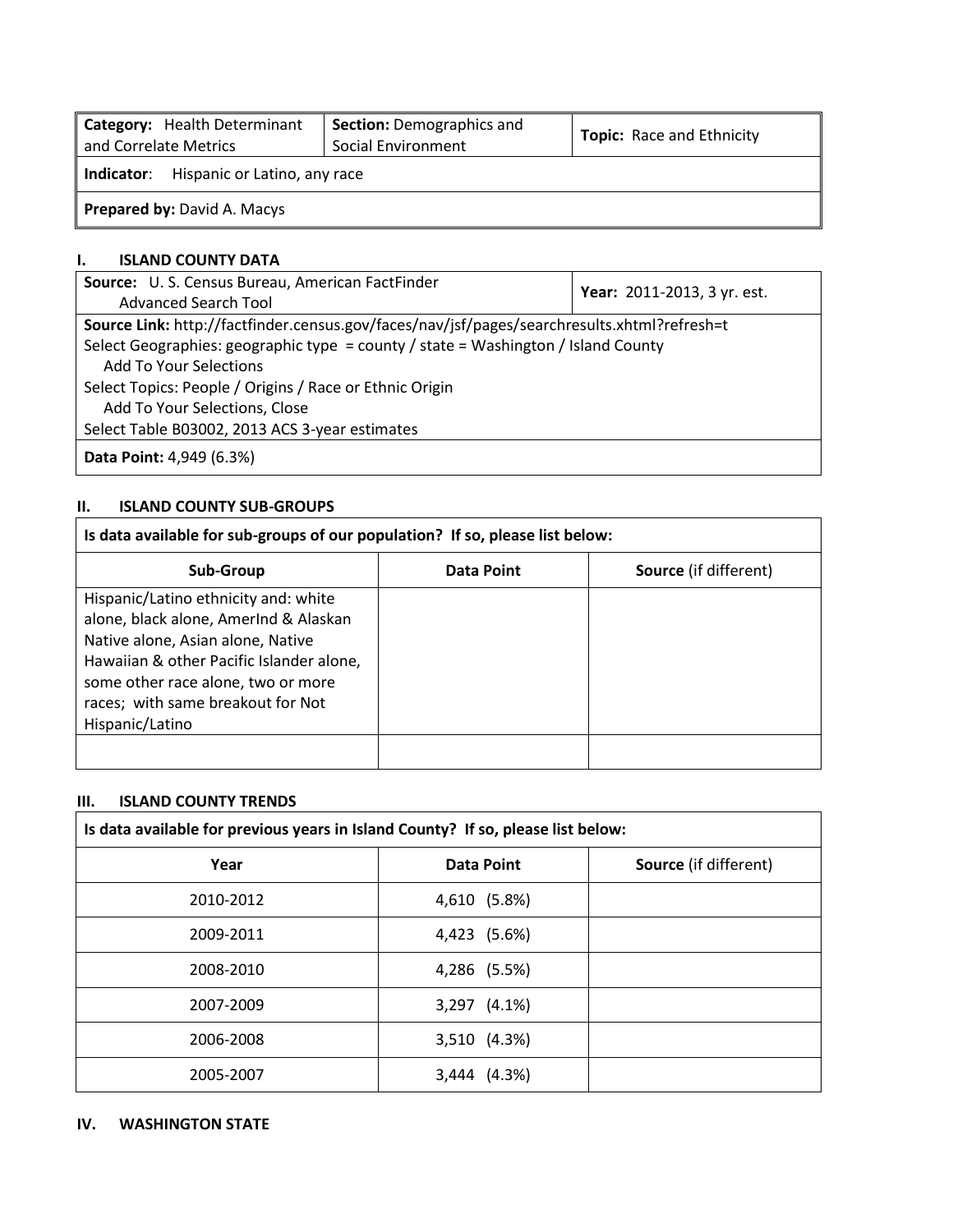| Source:                                                                                          |                                                                                        | Year: |  |  |  |  |  |  |  |
|--------------------------------------------------------------------------------------------------|----------------------------------------------------------------------------------------|-------|--|--|--|--|--|--|--|
| <b>Source Link:</b> same as in Block I. but start with Geographic Type = state instead of county |                                                                                        |       |  |  |  |  |  |  |  |
| Data Point:                                                                                      | 2011-2013: 809,040 (11.7%) / 2010-2012: 783,883 (11.5%) /                              |       |  |  |  |  |  |  |  |
|                                                                                                  | 2009-2011: 760,272 (11.3%) / 2008-2010: 728,100 (10.9%) / 2007-2009: 654,879 (10.0%) / |       |  |  |  |  |  |  |  |
|                                                                                                  | 2006-2008: 614,590 (9.5%) / 2005-2007: 582,874 (9.1%)                                  |       |  |  |  |  |  |  |  |

## **V. UNITED STATES**

| Source:                                                                                      |                                                                                                 | Year: |  |  |  |  |  |  |
|----------------------------------------------------------------------------------------------|-------------------------------------------------------------------------------------------------|-------|--|--|--|--|--|--|
| Source Link: same as in Block I. but skip Geographies and data table defaults to US national |                                                                                                 |       |  |  |  |  |  |  |
| Data Point:                                                                                  | 2011-2013: 52,952,497 (16.9%) / 2010-2012: 51,866,988 (16.6%) /                                 |       |  |  |  |  |  |  |
|                                                                                              | 2009-2011: 50,694,018 (16.4%) / 2008-2010: 49,276,199 (16.1%) / 2007-2009: 46,930,522 (15.4%) / |       |  |  |  |  |  |  |
|                                                                                              | 2006-2008: 45,432,158 (15.1%) / 2005-2007: 44,019,880 (14.7%)                                   |       |  |  |  |  |  |  |

### **VI. STANDARD OR GOAL**

| Source:                  |  |
|--------------------------|--|
| <b>Source Link:</b>      |  |
| <b>Standard or Goal:</b> |  |

| HISPANIC OR LATINO ORIGIN BY RACE                               | #      |                               | $%$ of | #     |                           | % of   |
|-----------------------------------------------------------------|--------|-------------------------------|--------|-------|---------------------------|--------|
| B03002 2011-2013<br>ACS 3-Yr Est:                               |        | total                         | subgrp |       | total                     | subgrp |
| <b>Total Population</b>                                         | 79,027 | 100%                          |        |       |                           |        |
| Sub-Group:                                                      |        | <b>Not Hispanic or Latino</b> |        |       | <b>Hispanic or Latino</b> |        |
| Sub-Group total                                                 | 74,078 | 94%                           |        | 4,949 | 6%                        |        |
| White alone                                                     | 64,364 |                               | 87%    | 3,114 |                           | 63%    |
| Black or African American alone                                 | 1,811  |                               | 2%     | 122   |                           | 2%     |
| American Indian and<br>Alaska Native alone                      | 647    |                               | 1%     | 44    |                           | $1\%$  |
| Asian alone                                                     | 3,472  |                               | 5%     | 21    |                           | 0%     |
| Native Hawaiian and<br>Other Pacific Islander alone             | 406    |                               | 1%     | 50    |                           | 1%     |
| Some other race alone                                           | 316    |                               | 0%     | 945   |                           | 19%    |
| Two or more races:                                              | 3,062  |                               | 4%     | 653   |                           | 13%    |
| Two races including Some other race                             | 19     |                               | 0%     | 463   |                           | 9%     |
| Two races excluding Some other race,<br>and three or more races | 3,043  |                               | 4%     | 190   |                           | 4%     |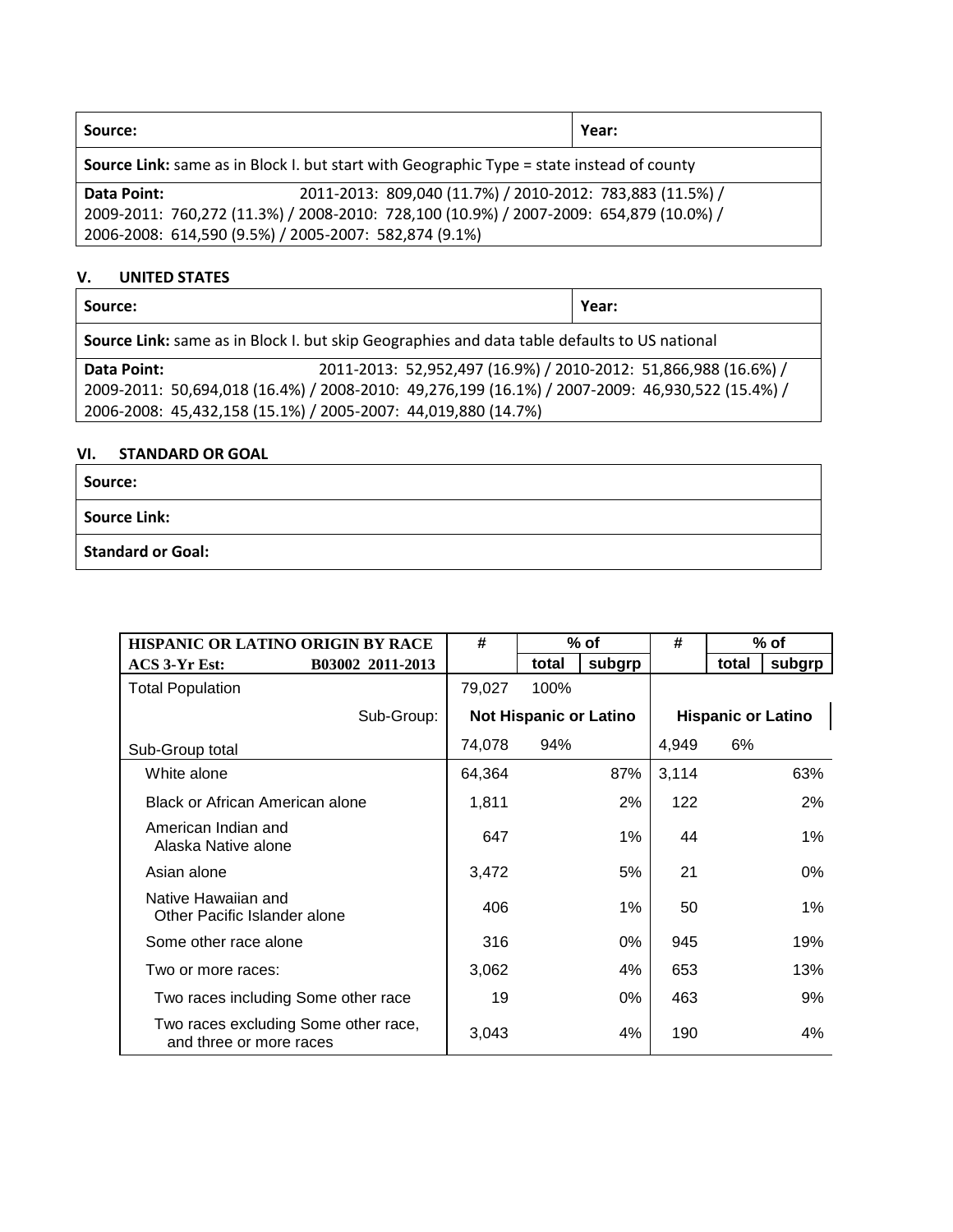| <b>ACS</b><br><b>Hispanic or Latino</b><br>3-Yr Est                | 2011-2013 |               | 2010-2012 |               |        | 2009-2011     |        | 2008-2010<br>2007-2009 |          | 2006-2008     |                |               | 2005-2007      |               |  |
|--------------------------------------------------------------------|-----------|---------------|-----------|---------------|--------|---------------|--------|------------------------|----------|---------------|----------------|---------------|----------------|---------------|--|
| <b>Island County</b>                                               |           |               |           |               |        |               |        |                        |          |               |                |               |                |               |  |
| <b>Table B02001</b>                                                | #         | $\frac{6}{9}$ | #         | $\frac{0}{0}$ | #      | $\frac{6}{6}$ | #      | $\frac{0}{0}$          | #        | $\frac{6}{6}$ | #              | $\frac{6}{9}$ | #              | $\frac{0}{0}$ |  |
| <b>Total Population</b>                                            | 79,027    | 100.0%        | 78,970    | 100.0%        | 78,632 | 100.0%        | 78,435 | 100.0%                 | 80,920   | 100.0%        | 81,049         | 100.0%        | 80,622         | 100.0%        |  |
| <b>Subgroup: Hispanic or Latino</b>                                | 4,949     | 6.3%          | 4,610     | 5.8%          | 4,423  | 5.6%          | 4,286  | 5.5%                   | 3,297    | 4.1%          | 3,510          | 4.3%          | 3,444          | 4.3%          |  |
| Within subgroup composition                                        |           |               |           |               |        |               |        |                        |          |               |                |               |                |               |  |
| White alone                                                        | 3,114     | 62.9%         | 2,739     | 59.4%         | 2,337  | 52.8%         | 2,530  | 59.0%                  | 1,749    | 53.0%         | 1,991          | 56.7%         | 2,067          | 60.0%         |  |
| Black or African American alone                                    | 122       | 2.5%          | 72        | 1.6%          | 60     | 1.4%          |        | 0.0%                   | $\Omega$ | $0.0\%$       | $\overline{0}$ | 0.0%          | $\overline{0}$ | 0.0%          |  |
| American Indian and Alaska Native<br>alone                         | 44        | 0.9%          | 104       | 2.3%          | 107    | 2.4%          | 78     | 1.8%                   | 27       | 0.8%          | 39             | 1.1%          | 35             | 1.0%          |  |
| Asian alone                                                        | 21        | 0.4%          | $\theta$  | 0.0%          | 20     | 0.5%          | 16     | 0.4%                   |          | 0.2%          | 10             | 0.3%          | 8              | 0.2%          |  |
| Native Hawaiian and<br>Other Pacific Islander alone                | 50        | 1.0%          | 38        | 0.8%          | 81     | 1.8%          | 16     | 0.4%                   | 10       | 0.3%          | $\Omega$       | $0.0\%$       | $\Omega$       | 0.0%          |  |
| Some other race alone                                              | 945       | 19.1%         | 890       | 19.3%         | 1,001  | 22.6%         | 975    | 22.7%                  | 682      | 20.7%         | 808            | 23.0%         | 821            | 23.8%         |  |
| Two or more races:                                                 | 653       | 13.2%         | 767       | 16.6%         | 817    | 18.5%         | 671    | 15.7%                  | 822      | 24.9%         | 662            | 18.9%         | 513            | 14.9%         |  |
| Two races including<br>Some other race                             | 463       | 9.4%          | 347       | 7.5%          | 518    | 11.7%         | 257    | 6.0%                   | 406      | 12.3%         | 293            | 8.3%          | 342            | 9.9%          |  |
| Two races excluding<br>Some other race, and<br>three or more races | 190       | 3.8%          | 420       | 9.1%          | 299    | 6.8%          | 414    | 9.7%                   | 416      | 12.6%         | 369            | 10.5%         | 171            | 5.0%          |  |

| <b>ACS</b><br><b>Hispanic or Latino</b><br>3-Yr Est                | 2011-2013 |               | 2010-2012 |               | 2009-2011 |               | 2008-2010 |               | 2007-2009 |               | 2006-2008 |               | 2005-2007 |               |
|--------------------------------------------------------------------|-----------|---------------|-----------|---------------|-----------|---------------|-----------|---------------|-----------|---------------|-----------|---------------|-----------|---------------|
| <b>Washington State</b>                                            |           |               |           |               |           |               |           |               |           |               |           |               |           |               |
| <b>Table B02001</b>                                                | #         | $\frac{0}{0}$ | #         | $\frac{0}{0}$ | #         | $\frac{0}{0}$ | #         | $\frac{0}{0}$ | #         | $\frac{0}{0}$ | #         | $\frac{0}{0}$ | #         | $\frac{6}{9}$ |
| <b>Total Population</b>                                            | 6,896,071 | 100.0%        | 6,821,303 | 100.0%        | 6,746,806 | 100.0%        | 6,658,052 | 100.0%        | 6,565,082 | 100.0%        | 6,453,083 | 100.0%        | 6,371,390 | 100.0%        |
| <b>Subgroup: Hispanic or Latino</b>                                | 809,040   | 11.7%         | 783,883   | 11.5%         | 760,272   | 11.3%         | 728,100   | 10.9%         | 654,879   | 10.0%         | 614,590   | 9.5%          | 582,874   | 9.1%          |
| Within subgroup composition                                        |           |               |           |               |           |               |           |               |           |               |           |               |           |               |
| White alone                                                        | 470,065   | 58.1%         | 442,681   | 56.5%         | 424,543   | 55.8%         | 398,275   | 54.7%         | 348,090   | 53.2%         | 303,031   | 49.3%         | 279,276   | 47.9%         |
| Black or African American alone                                    | 9,364     | 1.2%          | 9,010     | 1.1%          | 8,398     | 1.1%          | 7,932     | 1.1%          | 7,207     | 1.1%          | 7,205     | 1.2%          | 7,056     | 1.2%          |
| American Indian and Alaska Native<br>alone                         | 12,249    | 1.5%          | 11,490    | 1.5%          | 10,585    | 1.4%          | 11,370    | 1.6%          | 11,139    | 1.7%          | 11,513    | 1.9%          | 11,726    | 2.0%          |
| Asian alone                                                        | 4,084     | 0.5%          | 3,784     | 0.5%          | 3,237     | 0.4%          | 3,440     | 0.5%          | 3.368     | 0.5%          | 4,565     | 0.7%          | 4,498     | 0.8%          |
| Native Hawaiian and<br>Other Pacific Islander alone                | 1,651     | 0.2%          | 1,582     | 0.2%          | 927       | 0.1%          | 655       | 0.1%          | 517       | 0.1%          | 594       | 0.1%          | 984       | 0.2%          |
| Some other race alone                                              | 255,044   | 31.5%         | 260,815   | 33.3%         | 258,950   | 34.1%         | 255,489   | 35.1%         | 240,598   | 36.7%         | 250,266   | 40.7%         | 244,921   | 42.0%         |
| Two or more races:                                                 | 56,583    | 7.0%          | 54,521    | 7.0%          | 53,632    | 7.1%          | 50,939    | 7.0%          | 43,960    | 6.7%          | 37,416    | 6.1%          | 34,413    | 5.9%          |
| Two races including<br>Some other race                             | 26,830    | 3.3%          | 27,051    | 3.5%          | 27,597    | 3.6%          | 26,565    | 3.6%          | 23,448    | 3.6%          | 20,576    | 3.3%          | 19,791    | 3.4%          |
| Two races excluding<br>Some other race, and<br>three or more races | 29,753    | 3.7%          | 27,470    | 3.5%          | 26,035    | 3.4%          | 24,374    | 3.3%          | 20,512    | 3.1%          | 16,840    | 2.7%          | 14,622    | 2.5%          |

| 2006-2008<br>2005-2007<br>2011-2013<br>2010-2012<br>2007-2009<br>2008-2010<br>2009-2011<br>៱៸៝៝៝៝៝<br>.<br><b>Hispanic</b><br>. Latino<br>ິດr.<br>AUJ |
|-------------------------------------------------------------------------------------------------------------------------------------------------------|
|-------------------------------------------------------------------------------------------------------------------------------------------------------|